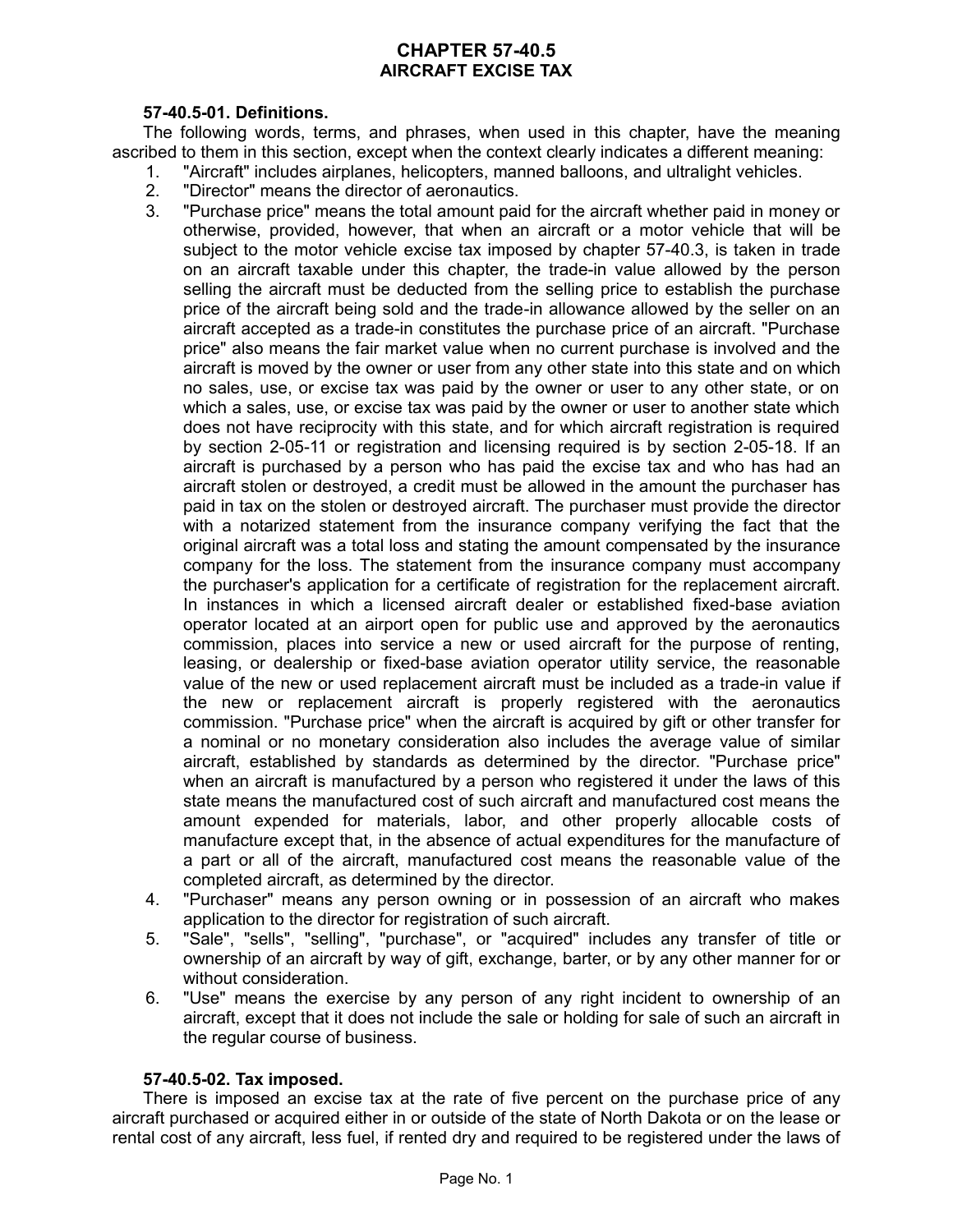this state, except on aircraft or helicopters designed or modified for exclusive use as agricultural aircraft for aerial application of agricultural chemicals, insecticides, fungicides, growth regulators, pesticides, dusts, fertilizer, or other agricultural materials, the excise tax is imposed at the rate of three percent on the purchase price of any such aircraft purchased or acquired in or outside of this state, including the leasing or renting of such agricultural aircraft to users for agricultural purposes.

## **57-40.5-03. Exemptions.**

There are specifically exempted from the provisions of this chapter and from computation of the amount of tax imposed by it, the following:

- 1. Aircraft acquired by disabled veterans as defined by the provisions of Public Law No. 79-663 [38 U.S.C. 1901]. This exemption shall be allowed only with respect to one aircraft owned by any disabled veteran.
- 2. Any aircraft owned by or in possession of the federal or state government or any of the political subdivisions, departments, agencies, or institutions thereof.
- 3. Aircraft which were previously titled or registered in the names of two or more joint tenants and subsequently transferred without monetary consideration to one or more of the joint tenants; the transfer of aircraft by gift, inheritance, or devise between a husband and wife, parent and child, or brothers and sisters; and the transfer of aircraft to reflect a new name of the owner caused by a business reorganization, if the ownership of the business organization remains in the same person or persons as prior to the reorganization.
- 4. Aircraft transferred between a lessee and lessor, if the lessee has been in continuous possession of the aircraft for a period of one year or longer, and if the lessor has paid either the tax imposed under this chapter at the time of registering the aircraft in this state or the use tax imposed by chapter 57-40.2.
- 5. Aircraft acquired by any parochial or private nonprofit school. To qualify, a school must normally maintain a regular faculty and curriculum and must have a regularly organized body of students in attendance. The aircraft is not to be used for commercial activities.
- 6. Aircraft for use as an air ambulance, when purchased by the operator of an emergency medical services operation licensed under chapter 23-27.
- 7. Aircraft acquired by an aviation museum located in this state that is exempt from federal income taxation under section  $501(c)(3)$  of the United States Internal Revenue Code [26 U.S.C. 501(c)(3)]. For purposes of this subsection, the term "acquired" has the meaning as provided in section 57-40.5-01. Any aviation museum acquiring an aircraft under this subsection shall comply with sections 57-40.5-04 and 57-40.5-05. The aircraft may not be used for commercial activities. For purposes of this subsection, commercial activities do not include activities for which a fee is charged when the proceeds are used for the benefit of the aviation museum.

### **57-40.5-04. Purchaser to furnish aircraft purchaser's certificate to director of aeronautics.**

Any person acquiring an aircraft shall complete an "aircraft purchaser's certificate" in the form the director prescribes, showing a complete description of the aircraft, the seller's name and address, the buyer's name and address, the full purchase price of the aircraft, with no trade-in of aircraft or other property allowed and whether the aircraft was the subject of a gift or inheritance, and any other information that the director may require.

### **57-40.5-05. Presentation of aircraft purchaser's certificate to director.**

No registration may be issued by the director for an aircraft until the applicant presents a properly executed aircraft purchaser's certificate with the application for registration. If a registration application is made for an aircraft that has been previously registered in this state and the applicant is the same person in whose name the registration had previously been issued, the aircraft purchaser's certificate need not be submitted to the director.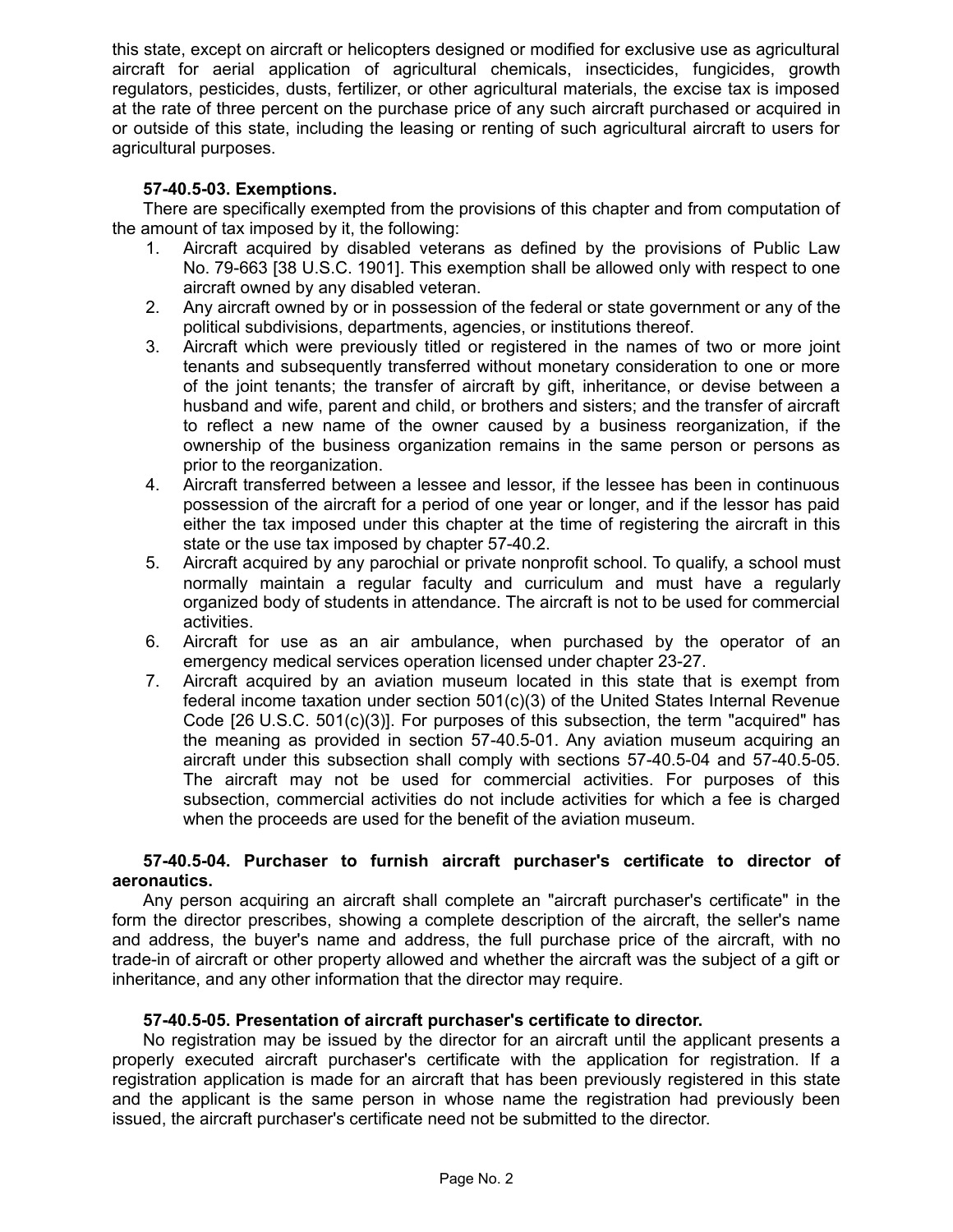### **57-40.5-06. Aircraft registration not to be issued unless tax paid.**

No registration may be issued by the director for the ownership or operation of any aircraft to any applicant for registration unless the tax imposed by this chapter has been paid by the applicant to the director except for those aircraft which have been previously registered and the applicant for registration is the same person in whose name the registration had previously been issued and for aircraft exempt from the tax imposed by this chapter.

#### **57-40.5-07. Presumption.**

For the purpose of the proper administration of this chapter, the following presumptions apply:

- 1. Evidence that an aircraft was sold for delivery in this state is prima facie evidence that it was sold for use in this state.
- 2. When an application for registration of an aircraft is received by the director within thirty days of the date it was purchased or acquired by the purchaser, it is presumed, until the contrary is shown by the purchaser that it was purchased or acquired for use in this state. This presumption applies whether or not such aircraft was previously titled or registered in another state.

#### **57-40.5-08. Credit for excise tax paid in other states - Reciprocity.**

If any aircraft has been subjected to a sales tax, use tax, or excise tax in any other state, in an amount less than the tax imposed by this chapter, the provisions of this chapter apply at a rate measured by the difference between the rate fixed in this chapter and the rate by which the previous tax paid in the other state upon the sale or use was computed. If the tax imposed in another state equals or exceeds the tax imposed by this chapter, then no tax is due on such aircraft. The provisions of this section apply only if such other state allows a credit with respect to the excise tax imposed by this chapter which is substantially similar in effect to the credit allowed by this section.

#### **57-40.5-08.1. Aircraft excise tax refunds - Three-year limitation.**

If it appears that any aircraft excise tax paid on or after July 1, 1983, was paid in error, or for any other reason the tax was not due under the provisions of this chapter, the tax must be refunded to the person who paid the tax upon an application made and duly allowed in accordance with section 57-40.5-08.2, provided that the application is made within three years from the date of payment of the tax.

#### **57-40.5-08.2. Procedure for refunding.**

Any person entitled to a refund of aircraft excise tax may make application for refund to the tax commissioner in the manner prescribed by the commissioner. Upon the presentation of proof satisfactory to the commissioner, the commissioner shall authorize the refund to be made from moneys appropriated for that purpose. No refund may be authorized by the commissioner until the commissioner is fully satisfied through the production of necessary purchase agreements, tax receipts, and other documents and information that the refund is warranted. Payment of the refund must be made by warrant after approval by the office of management and budget and approval of the voucher by the office of the budget.

#### **57-40.5-09. Allocation of revenue.**

All moneys collected and received under this chapter must be transmitted monthly by the director to the aeronautics commission special fund.

#### **57-40.5-10. Penalties.**

- 1. Any person who violates any of the provisions of this chapter is guilty of a class B misdemeanor.
- 2. Any person who fails to submit a purchase certificate or who submits a false or fraudulent aircraft purchaser's certificate is subject to a penalty of five percent of the true amount of the tax which was due or five dollars, whichever is greater, plus one